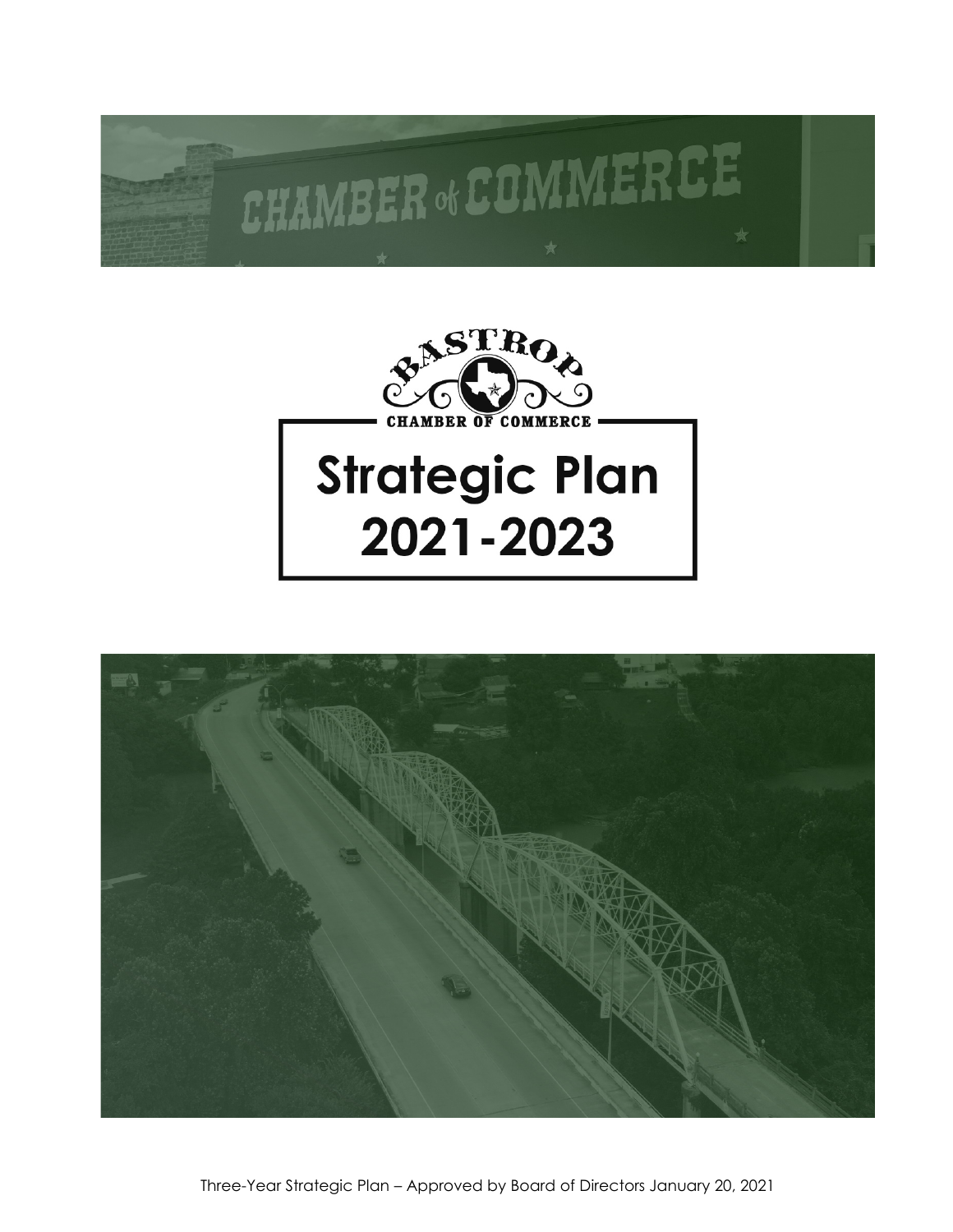# **STRATEGIC PLAN 2021 - 2023**

# **Our Strengths, Challenges & Opportunities**

Successful strategic planning requires accurate appraisal of both strengths and challenges. Identifying strengths and honest assessment of challenges can provide leveraged opportunities to improve strategic position.

# **STRENGTHS**

When compared to similarly-sized communities the Bastrop area has many clear advantages, including:

- **Brand –**The Bastrop area has been a central gathering place since its first settlement in 1804. With over 130 historical sites, Bastrop earns its title of "Most Historic Small Town in Texas." A beautifully tranquil setting along the Colorado River amid the natural beauty of Central Texas' Lost Pines eco-region, Bastrop's setting is identified as being in the "Heart of the Lost Pines."
- **Proximity –** Bastrop is located near the center of Bastrop County along the lower Colorado River and holds the County seat. The town is centrally located within the heart of the "Texas Triangle" and offers easy access to Houston, San Antonio and Dallas/Fort Worth. Austin is just 30 miles northwest of Bastrop.
- **Transportation –** Bastrop sits at the intersection of three major divided highways: SH 121, 71 and 95. The significant regional north-south artery SH 130 Tollway is just 20 from the center of town. Ongoing investment in the expansion and improvements of SH 71 is serving to further improve mobility. Rapidly expanding Austin-Bergstrom International Airport is only 22 miles from downtown, and the County is further served by Smithville Crawford Municipal Airport.
- **Population –** Bastrop County, part of the Greater Austin Metropolitan Area, has a population of about 85,000. This population has increased 47% since 2000, making it one of the fastest growing areas in Central Texas. The population of the City of Bastrop is about 9,000. Median age is about 40 years old, which is slightly higher than other cities in the Austin area.
- **Education –** There are 10 colleges within 50 miles of Bastrop, the nearest being Austin Community College about 27 miles away. ACC provides night and continuing education classes at Bastrop High School and partners with the Bastrop Independent School District to provide dual-credit opportunities at multiple campuses. Graduates of BISD's Colorado River Collegiate Academy are awarded high school diploma simultaneously with a 2-year degree from ACC. Of County residents 25 years or older, about 86% have graduated from high school and about 21% have a bachelor's degree or higher, providing employers with a well-educated labor force.
- **Labor Market –** The workforce pulls from 5 counties in the Central Texas region, and wages typically average below those in Austin. The local unemployment rate is under 4%, similar to the Texas average.
- **Industry Sectors –** Construction, Retail Trade, Healthcare and Social Assistance comprise the primary sectors for Bastrop County. The largest employers in the County include Bastrop Independent School Districts, Hyatt Regency Lost Pines & Resort & Spa, Bastrop County, MD Anderson Cancer Center, HEB and Walmart.
- **Quality of Life –** County residents enjoy the historic charm of downtown Bastrop, a flourishing arts community with cultural attractions, and a retail hub which includes both national and local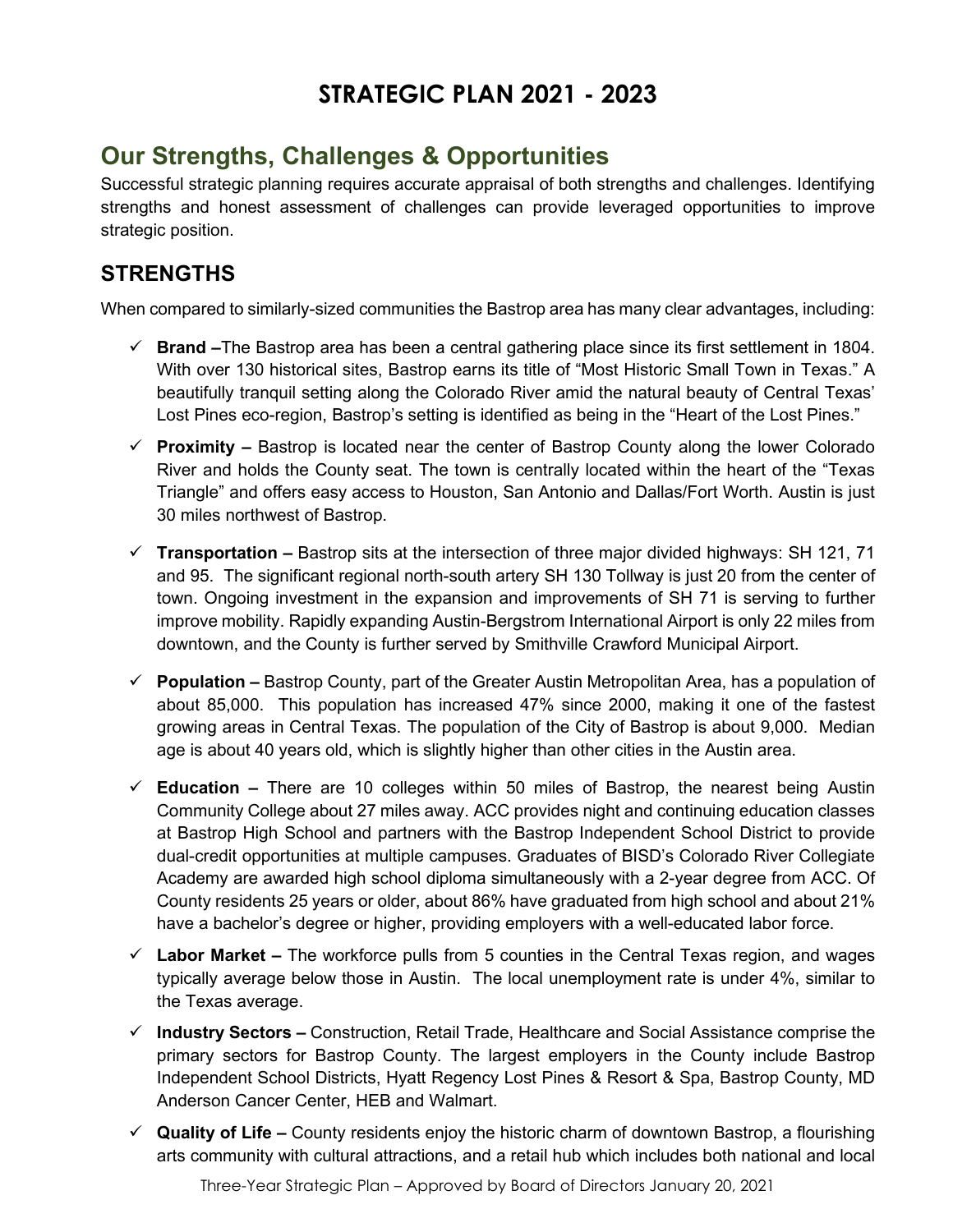stores. The Lost Pines Forest and extensive Colorado River frontage offers hiking, kayaking, boating, fishing and camping opportunities. Bastrop's annual Patriotic Festival and other community events provide food and entertainment for residents and visitors. Local cost of living is 7.5% below the national average; median home prices under \$200K; and a tremendous variety of job opportunities are within a one hour commute. The County is a wonderful place to work, live, visit and raise a family.

# **CHALLENGES**

Bastrop and Bastrop County has challenges, both real and perceived, which must be addressed to ensure a strong economic future. These include:

- $\checkmark$  **Brand** With Austin's nationally visible brand in such close proximity, Bastrop can be seen as less progressive and less attractive. Bastrop's identity is also not yet as strong as other, more densely populated suburban communities in the Austin region. These issues can lead to difficulty in attracting and retaining young professionals to the area.
- **Business Climate** The current local regulatory climate is seen by many as burdensome for some businesses with inconsistencies in permitting, extended local approval processes, and other policies and practices.
- **COVID-19 and Economic Recovery**  The pandemic has impacted businesses throughout the county, especially small businesses, who were hit the hardest, and residents who experienced job losses. Large events and gatherings were also canceled and impacted a loss of community engagement and spending from visitors outside of the county. The impact on Bastrop's economic vitality may take a few years to fully recover.
- **Local Jobs** Employment opportunities in Austin or San Antonio are typically higher-paying and require an average commute of 33 minutes or more. Only about 23% of those who live in Bastrop work in the Bastrop area. An estimated 42% of the workforce has "super commutes" in excess of 90 minutes.
- $\checkmark$  Labor Market With unemployment rates currently less than 4% it can be difficult for local employers to fill job openings across the entire spectrum of lower, mid-level and upper level skilled positions. Despite a constant flow of students through the region's higher education institutions, the "talent war" lures many young professionals to metro cities that offering more diverse opportunities and amenities.
- $\checkmark$  New Development and Business Expansion Low to moderate growth rates exist for many Bastrop businesses due to a lack of capital investment or difficulty in attracting skilled talent for emerging industries. This hinders the growth of enterprises which could satisfy those seeking a more "metro city" environment.
- **Housing** The current shortage of housing supply can prevent local employers from attracting talent. It can further prevent a normal move through life and career cycles, making our residential base more transitionary. With notable inward migration continuing in Texas, limited housing could mean that Bastrop is missing out on growth opportunities. Many local employers state a large percentage of their workforce lives outside the Bastrop trade area.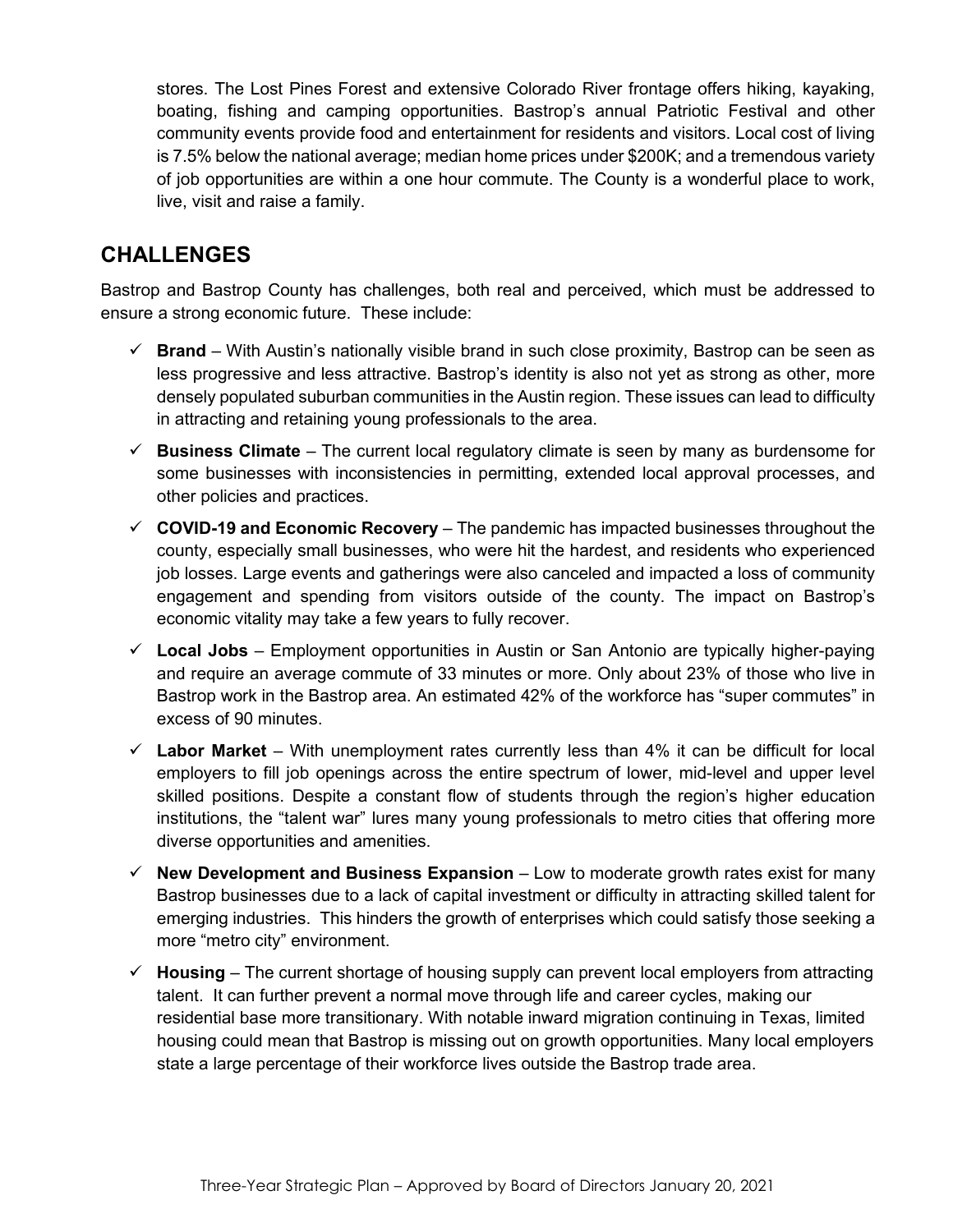## **OPPORTUNITIES**

Bastrop and Bastrop County has collective assets which can be leveraged to develop a sustainable and prosperous future for employers and residents, including:

- **Pro-Business Environment** Build relationships with new and existing policymakers to advocate for an environment which inspires and supports the local business community.
- **Collaboration** Leverage partnerships with the Bastrop Economic Development Corporation, Workforce Solutions, Bastrop ISD, the City and County to implement initiatives benefiting businesses and residents. Work with local school districts and higher education institutions to address specific workforce development needs of employers and increase the awareness of career opportunities in Bastrop.
- **K-12 Pipeline**  Experiences that showcase entrepreneurship and career opportunities inspire students for a bright and promising future in Bastrop.
- **New Development and Existing Businesses** Quality of Life assets can offer "ground floor" opportunities for commercial investment and future growth; and provide resources to existing Bastrop businesses which support their growth initiatives. The announcement of the new Tesla manufacturing site will also bring new jobs and attract businesses and jobs to the area.
- $\checkmark$  **Sense of Place** Because Bastrop's identity is not directly tied to the Austin brand, Bastrop County enjoys a unique sense of place which should be celebrated along with its more peaceful Quality of Life. Amenities can be developed which hold true to Bastrop's unique identity and history while directly engaging young professionals and families, enhancing community pride to all who call the area "home."
- $\checkmark$  **Strong Economy** Significant, ongoing growth in the Central Texas region can and should provide new growth opportunities for the County and City of Bastrop. The larger Austin-area economy also acts as a "shield" to the local economy, meaning the economic swings are less likely to have a negative impact when compared with other similar-sized communities.
- **Young Professionals** Bastrop's median age of 40 years old and higher educational institutions attract many bright and talented individuals. By engaging them through the Chamber, connecting them with career opportunities and developing community amenities, the County could develop the future talent pool needed for employers.

# **THESE CHALLENGES ARE NOT UNSURMOUNTABLE. WE HAVE A PLAN.**

The Bastrop Chamber of Commerce's 2021 – 2023 strategic plan provides a blueprint to leverage strengths, overcome challenges and capitalize on the opportunities ahead. Chamber leadership and staff have been tasked with facilitating and accomplishing this plan.

# **Our Vision Statement**

*The Bastrop Chamber will be recognized as the principle advocate for business, prosperity, and economic sustainability for the Bastrop area.*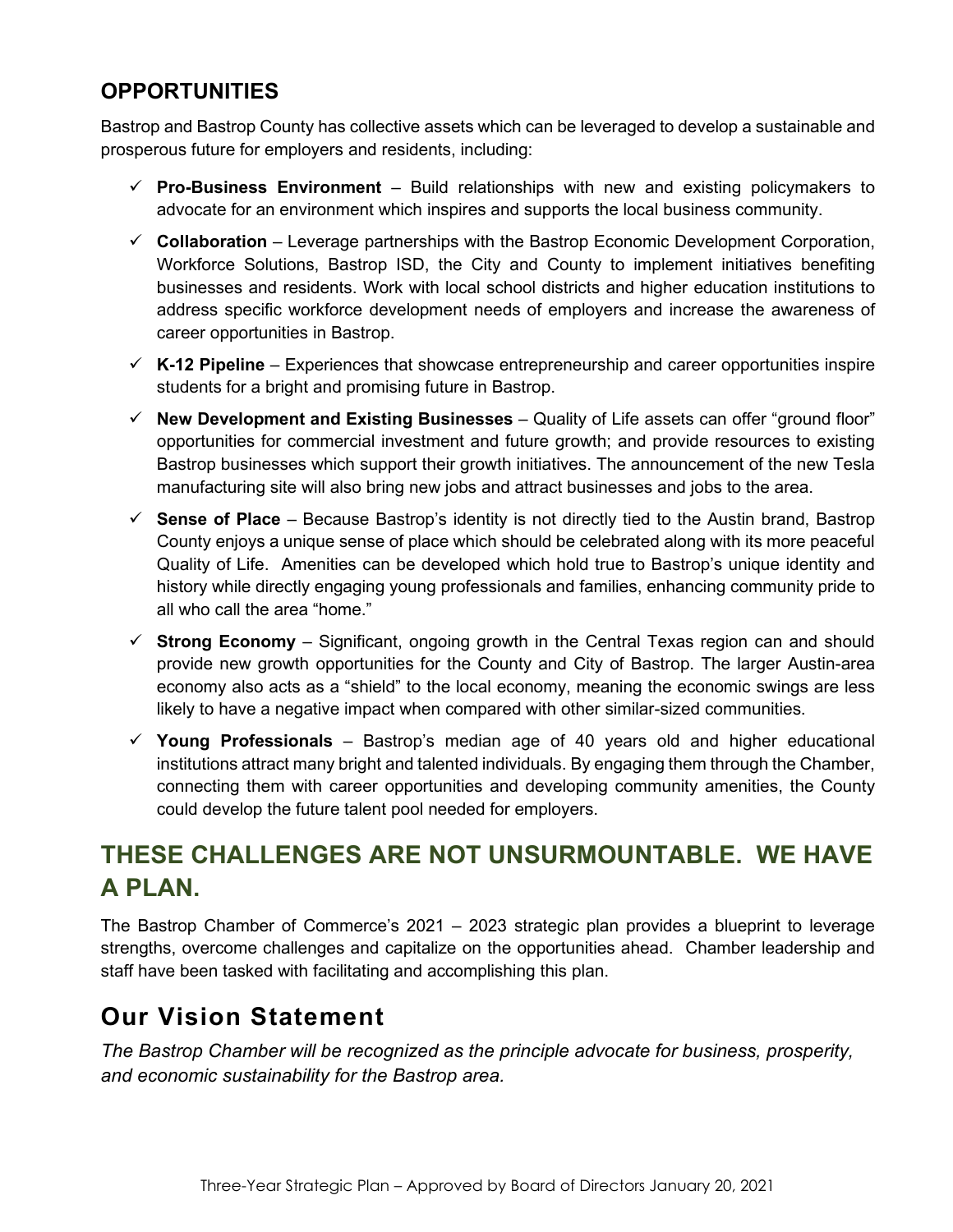# **Our Mission Statement**

*To improve business prosperity, and thereby the quality of life for all Bastrop area citizens, through leadership, advocacy and collaboration.*

# **Where We're Going**

The Chamber's strategic plan is a three-year initiative to promote strengths, expand existing businesses and business opportunities, and significantly improve the economic future for all who call Bastrop County home. Priorities will focus on the following areas:

- **AMPLIFY VALUE TO MEMBERS**  Provide resources and connections that help our members succeed.
- **ADVOCATE FOR BUSINESS**  Create an environment where businesses can find success in the Bastrop area.
- **ADVANCE COMMUNITY EXCELLENCE** Fortify community connections within the Bastrop area.
- $\checkmark$  ALIGN RESOURES FOR SUSTAINABILITY Enhance the credibility and financial stability of the Chamber.

# **How We Are Going to Get There**

# **PRIORITY AREA: AMPLIFY VALUE TO MEMBERS**

#### **Provide resources and connections that help our members succeed.**

*Barriers: Diverse needs of members, not understanding member needs, time poverty, lack of member engagement.*

#### **Objective A: Access to "Circles of Influence" for members.**

*Success Metrics: Number of members contacted for outreach initiatives, percentage of members engaged, attendance at programs and events, number of Chamber referrals for members, member feedback and satisfaction ratings, member retention, net revenue of programs and events.*

**Strategy 1:** Offer Member-to-Member connections.

**Tactics:**

- Continue to host onsite and online networking events (i.e., Luncheons, Alive After Five).
- Encourage members to engage in committees with like-minded peers.
- Provide strategic introductions among members.

**Strategy 2:** Provide opportunities for members to learn and share best practices.

#### **Tactics:**

- **•** Leverage members' expertise in blog posts and as speakers for webinars and programs.
- Provide opportunities for members to learn from one another through educational programs and roundtable discussions.

Three-Year Strategic Plan – Approved by Board of Directors January 20, 2021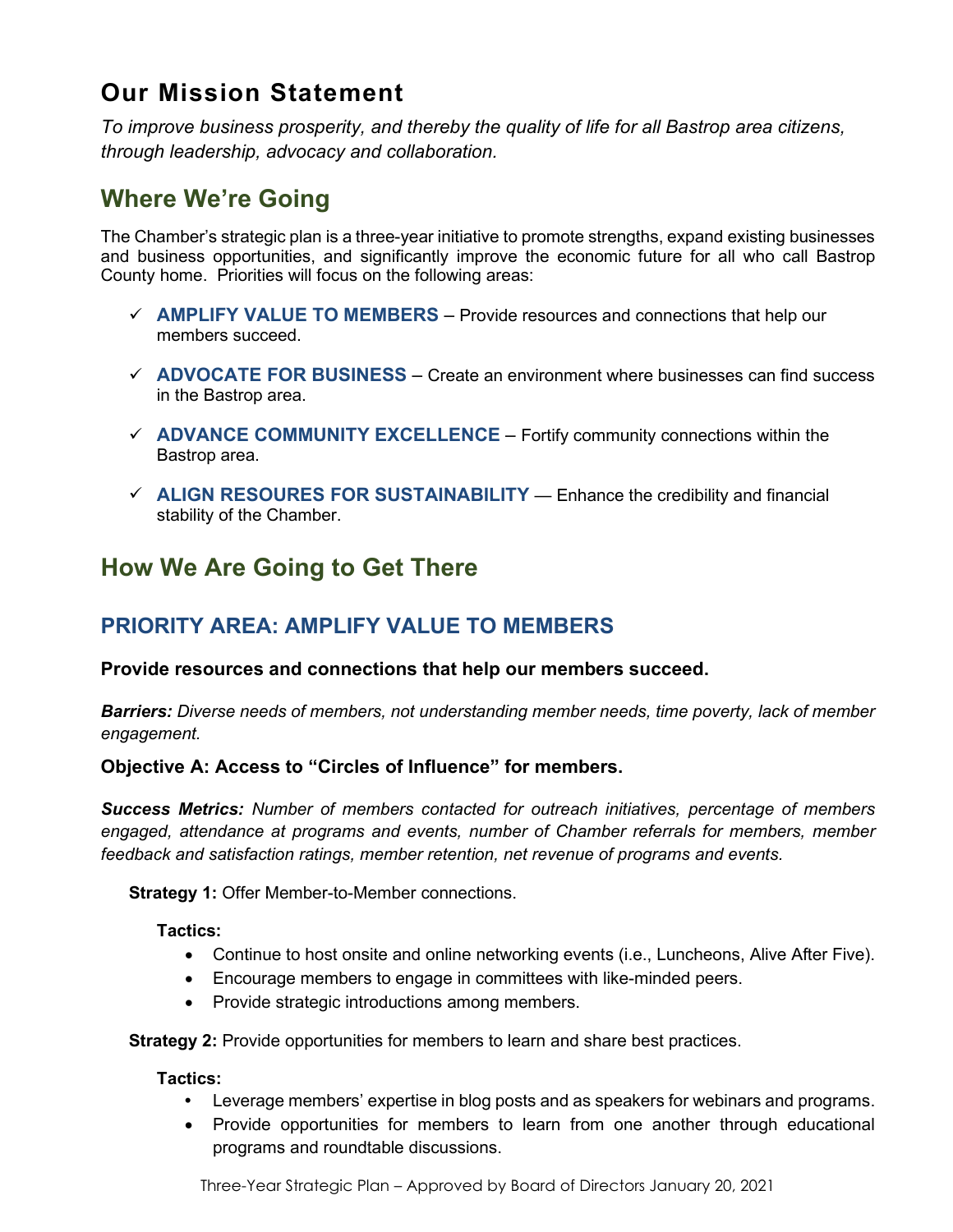**Strategy 3: Provide concierge services for business development.** 

**Tactics:**

- Survey the needs of businesses to identify areas of concern for business development.
- Meet with businesses that have roadblocks or questions that impact expansion or impediments to open their business.
- Offer a Lunch & Learn from the experts about the City permitting process.

#### **Objective B: Increased visibility for our members.**

*Success Metrics: Attendance at programs and events, sponsorship and advertising opportunities, web page visits and links for Chamber Online Business Directory, number of Chamber referrals for members, member feedback and satisfaction ratings, member retention, net revenue of programs from events.*

**Strategy 1:** Promote members to the Bastrop community and beyond.

**Tactics:**

- Continue to provide Ribbon Cuttings/Grand Openings celebrations.
- Continue to provide sponsorship opportunities for members.
- Continue to promote our members through our online Business Directory & Community Guide.

**Strategy 2:** Educate members on Chamber benefits and help access them.

#### **Tactics:**

- Member Information Center (MIC) training sessions.
- Chamber Membership Benefits 101.
- One-on-one meetings with members to discuss benefits.
- Develop an Engagement Guide that provides info on various Chamber committees, events and services (example: <https://www.austinchamber.com/upload/files/HowToEngage.pdf> and [https://www.austinchamber.com/upload/files/2017-Engagement-Guide.pdf\)](https://www.austinchamber.com/upload/files/2017-Engagement-Guide.pdf).

**Strategy 3:** Showcase member success stories.

#### **Tactics:**

- Member testimonials and videos on the value of Bastrop Chamber membership.
- Begin a Member of the Week social media campaign.
- Continue to provide Ribbon Cuttings/Grand Openings celebrations.
- Continue to provide sponsorship opportunities for members.

**Strategy 4:** Enhance the value of membership.

#### **Tactics:**

- Member testimonials and videos on the value of Bastrop Chamber membership.
- Review tiered membership model and adjust benefits, as needed.
- Collect member feedback on benefits and ideas on how to enhance value.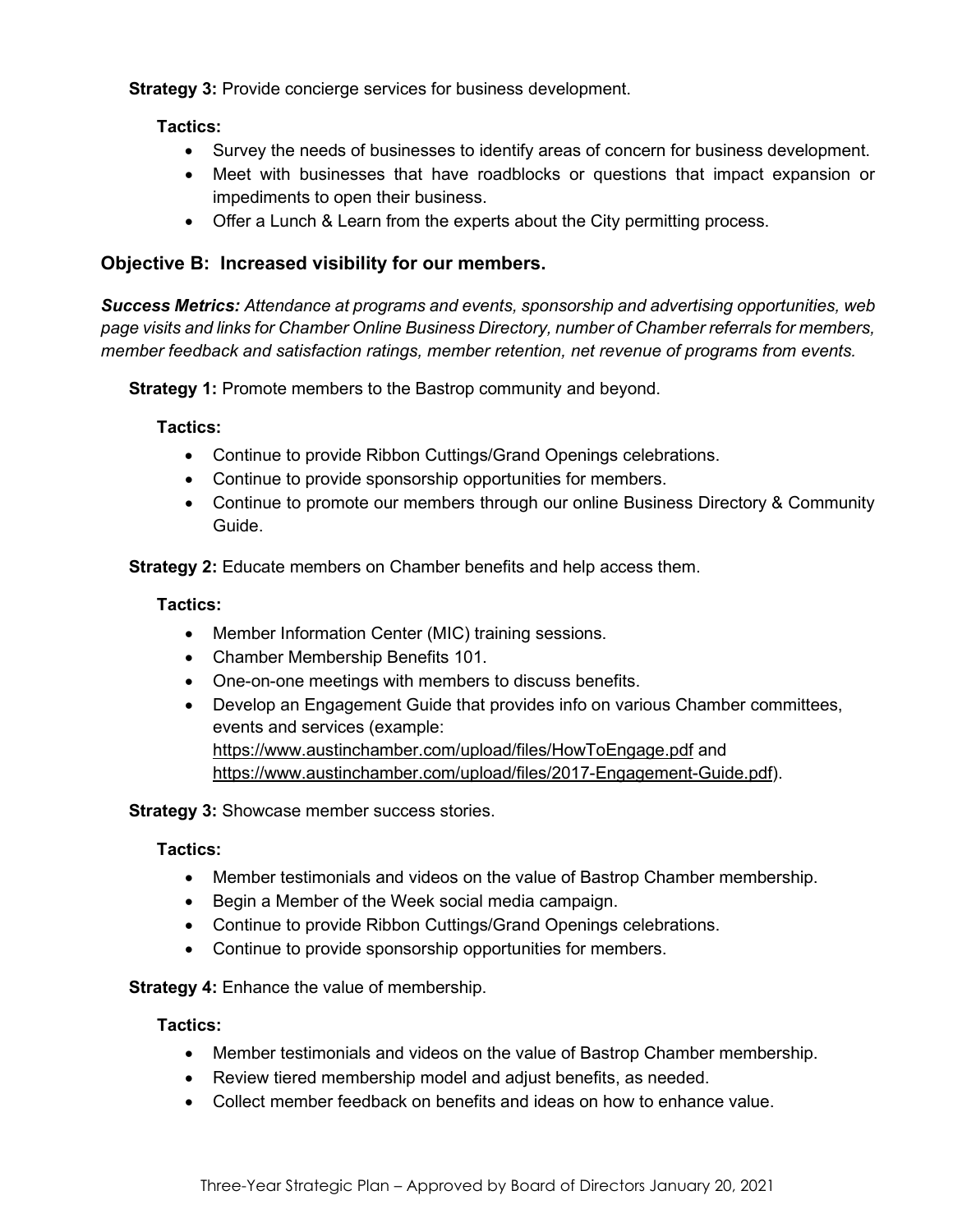# **PRIORITY AREA: ADVOCATE FOR BUSINESS**

#### **Create an environment where businesses can find success in the Bastrop area.**

*Barriers: Growth concerns, lack of access to information for business leaders, perceptions not based on facts, fear of change.* 

#### **Objective A: An informed business community on issues.**

*Success Metrics: Web traffic and access to advocacy info on Chamber websites, attendance at advocacy events, member and stakeholder feedback, outcomes on bond initiatives.*

**Strategy 1:** Support initiatives that offer positive impact.

#### **Tactics:**

- Advocate for community partner initiatives that also benefit the business community.
- Partner with other chambers in the area and statewide to influence policy at all levels of government.

**Strategy 2:** Create interactive information sharing platforms.

#### **Tactics:**

- Offer Candidate Forums where businesses and policymakers can engage.
- Use social media and other technology to share information with the business community.
- Send out an annual survey to identify member concerns and Chamber priorities.

#### **Objective B: Strong collaboration with policy makers.**

*Success Metrics: Attendance of policymakers at Chamber-hosted events, attendance at advocacy events, member and stakeholder feedback, outcomes on policy initiatives.* 

**Strategy 1:** Serve as a liaison between the business community and policymakers.

#### **Tactics:**

- Meet with businesses that have roadblocks or questions that impact expansion or impediments to open their business.
- Offer a Lunch & Learn from the experts about the City permitting process.

**Strategy 2:** Educate and influence policymakers to support pro-business policies.

#### **Tactics:**

- Offer a Lunch & Learn from the experts about the City permitting process.
- Share business concerns and issues with policymakers.
- Partner with other chambers in the area and statewide to influence policy at all levels of government.

#### **Objective C: Smart, intentional growth.**

*Success Metrics: Member and stakeholder feedback, outcomes on advocacy initiatives.*

**Strategy 1:** Build coalitions to influence intentional growth.

Three-Year Strategic Plan – Approved by Board of Directors January 20, 2021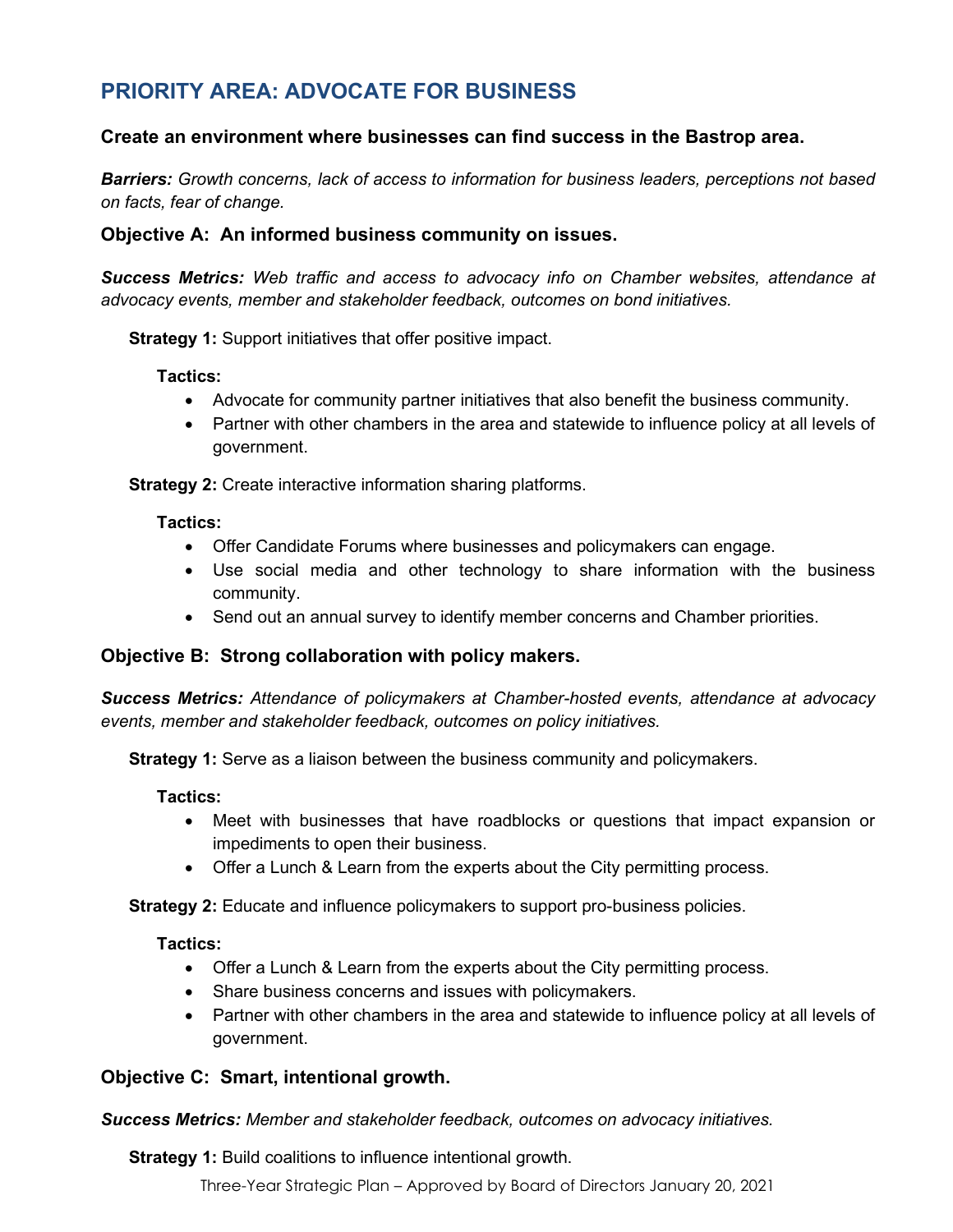#### **Tactics:**

- Partner with chambers and other organizations in our area to support managed growth initiatives.
- Support the improvement and expansion of infrastructure (roads and utilities).

**Strategy 2:** Expand Bastrop's geographic footprint.

#### **Tactics:**

- Meet with Bastrop County policymakers to consider annexations and other initiatives to protect the encroachment of other town jurisdictions on Bastrop borders.
- Support initiatives that expand Bastrop County and protect Bastrop assets and access.

# **PRIORITY AREA: Advance Community Excellence**

#### **Fortify community connections within the Bastrop area**

*Barriers: Perceived conflicts and misalignment among organizations, competition for access to influencers and revenue opportunities, history among different organizations and leaders.* 

#### **Objective A: Sense of community.**

*Success Metrics: Feedback from community partners and other Bastrop area stakeholders, social media campaign participation, number of booth sales, attendance at community engagement events.*

**Strategy 1:** Provide events that drive community engagement.

**Tactics:**

• Continue to plan and deliver the Annual Patriotic Festival.

**Strategy 2:** Support other community events.

#### **Tactics:**

- Include community partner events on the Chamber's Calendar.
- Board and staff attend partner events to show Chamber support.
- Cross promote events among community partners.

#### **Objective B: Alignment of community partners.**

*Success Metrics: Collaborations among community partners, attendance at community engagement events, feedback from community partners and other stakeholders.*

**Strategy 1:** Encourage involvement of local businesses and non-profits.

**Tactics:**

• Build public-private relationships to benefit the Bastrop area**.**

**Strategy 2:** Collaborate with community partners.

**Tactics:**

- Create joint event with community partners.
- Attend community partner events.
- Cross promote events among community partners.
- Invite partner organizations to present at Chamber board meetings to allow partners to provide updates on their initiatives.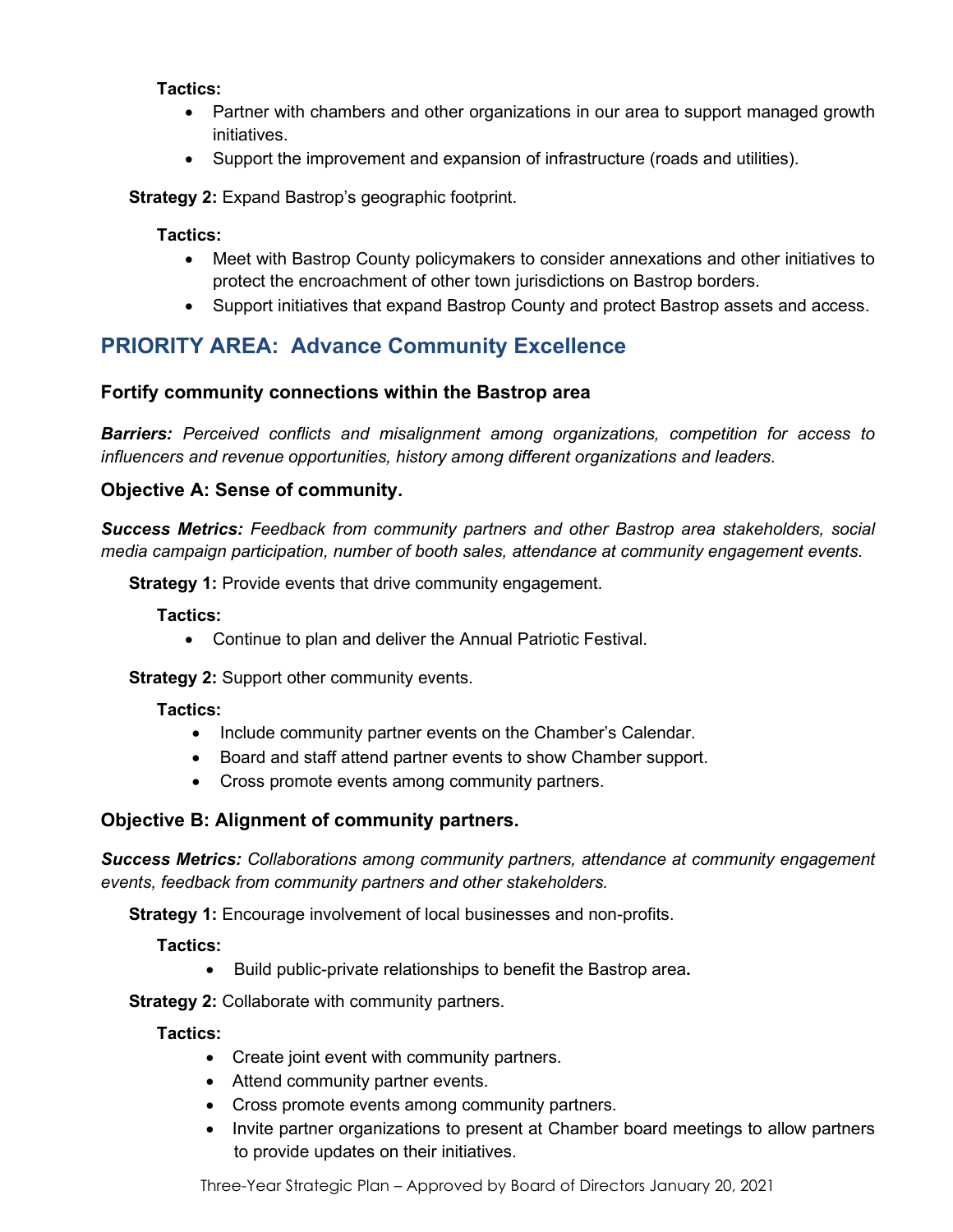#### **Objective C: Leadership pipeline for the Bastrop area.**

*Success Metrics: Number enrolled in BEST Leadership Program, engagement of BEST Leadership alumni in community initiatives, feedback from program participants and community partners.*

**Strategy 1: Facilitate opportunities leadership development.** 

**Tactics:**

- BEST Leadership Program Service Project.
- Re-launch the Bastrop Young Professionals group.

**Strategy 2:** Be a catalyst to influence leadership in action.

#### **Tactics:**

- BEST Leadership Alumni projects.
- Coordinate two service projects yearly by the Bastrop Young Professionals.

#### **PRIORITY AREA: ALIGN RESOURCES FOR SUSTAINABILITY**

#### **Enhance the credibility and financial stability of the Chamber.**

*Barriers: Lack of awareness of the Chamber's roles and its impact on Bastrop and the County, lack of enough resources to implement longer-term initiatives from the strategic plan, need for a larger pool of leadership talent for Chamber committees.*

#### **Objective A: Organizational excellence.**

*Success Metrics: Member and community partner feedback, monthly and annual net financial results, board and volunteer engagement, staff satisfaction and longevity.*

**Strategy 1:** Increase operational efficiencies.

#### **Tactics:**

- Identify opportunities to do more through technology.
- Research new technology programs and tools.
- Continue offering professional development opportunities for Chamber staff (i.e., IOM, ACCE, TCCE, CCCE events and BEST Leadership Program).
- Continue to provide internship opportunities at the Chamber.

**Strategy 2: Be an agile organization.** 

#### **Tactics:**

- Annual review of programs and outcomes and decide which ones to sunset the next year.
- Identify opportunities for innovative programming.
- Review and refine disaster-planning strategies.

**Strategy 3:** Leverage the diversity and strengths of Bastrop area leaders.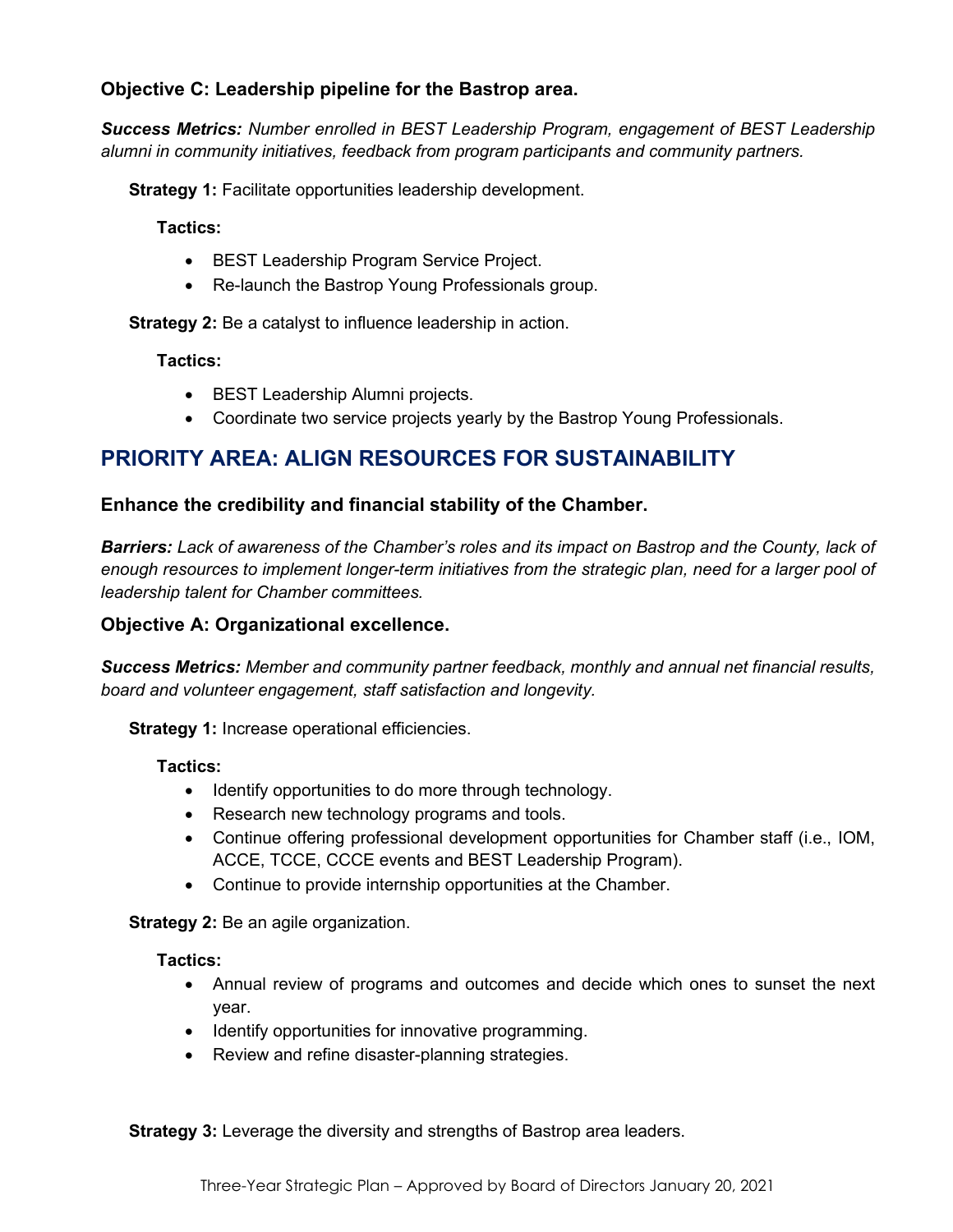#### **Tactics:**

- Recruit for diversity representation from both businesses and the community.
- Use the BEST Leadership, ambassadors and committees as a talent recruiting pool.

#### **Objective B: Streams of sustainable revenue**

*Success Metrics: Revenue line items, monthly and annual net financial results, amount of reserves.*

**Strategy 1:** Leverage a 501(c)3 foundation for grant and initiative opportunities.

#### **Tactics:**

- Set up Chamber foundation and identify its purpose.
- Apply for corporate, government and foundation grants.
- Create fundraising campaigns for cause initiatives.

**Strategy 2:** Continue being financial stewards of member investments.

#### **Tactics:**

- Board review of annual budget and monthly financial outcomes.
- Six months of reserves as an asset.
- Financial audit conducted every 3-years and reviews on off years.

#### **Objective C: Strong Chamber brand.**

*Success Metrics: Accreditation rating, member and community feedback, media recognition, board and staff feedback, operational impact from implementing industry best practices, completion of checklist items.*

**Strategy 1:** Recognized as Best-in-Class in the industry.

#### **Tactics:**

- Explore, benchmark, and implement best practices in the industry.
- Achieve U.S. Chamber accreditation.
- Submit applications for Best Place to Work in Bastrop County and other local awards.
- Submit applications for best practices for TCCE, ACCE and other industry events.
- Highlight the Chamber's achievements.

**Strategy 2:** Share the Chamber story.

#### **Tactics:**

- Social media campaigns about the Chamber, how it serves and highlight outcomes.
- Post the Chamber's strategic plan on the website and increase awareness about the plan.
- Provide quarterly infographic on Chamber achievements.